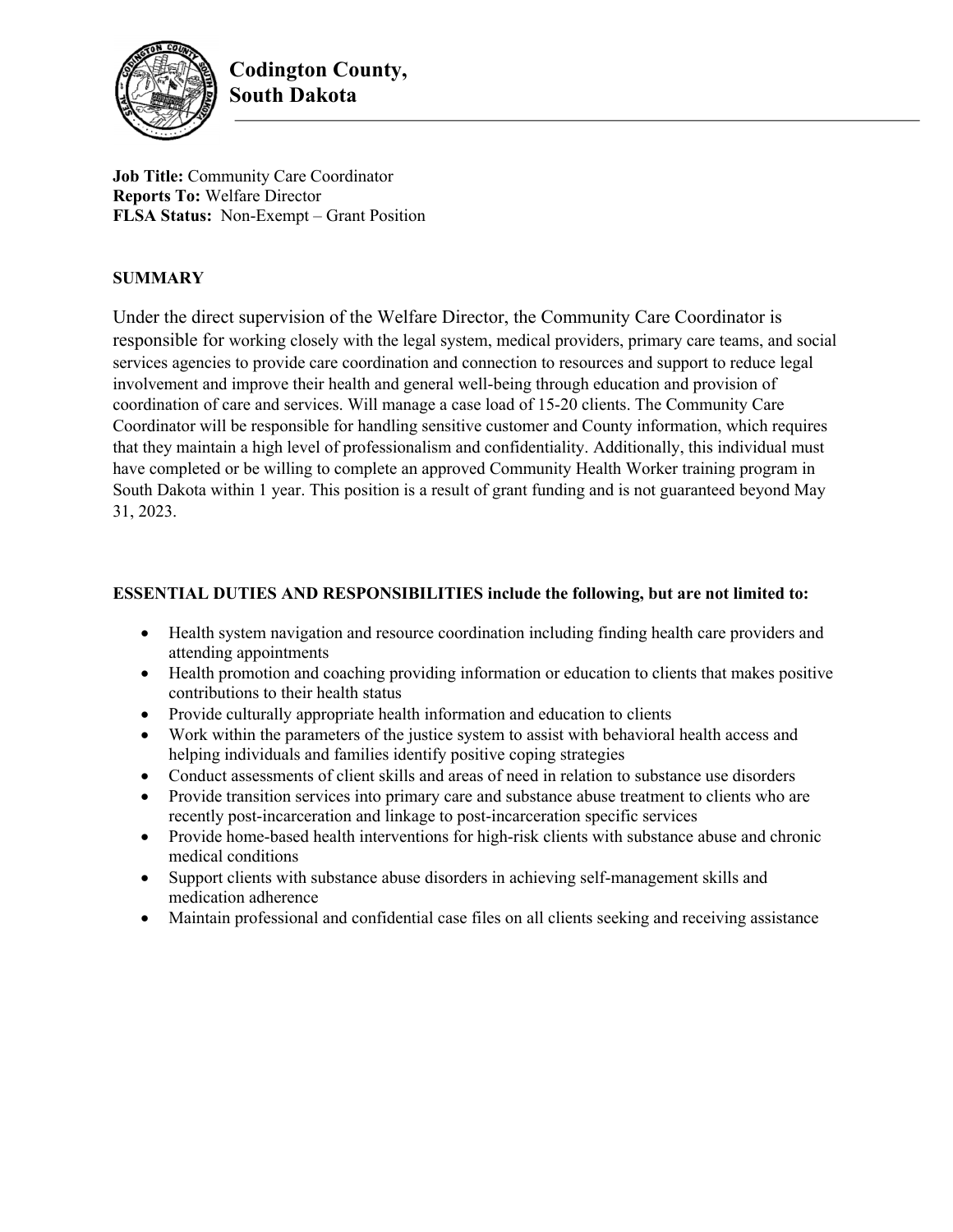

### **SECONDARY DUTIES AND RESPONSIBILITIES include the following, but are not limited to:**

- Attend seminars or obtaining certification, as requested
- Link clients to needed social services and support groups
- Help with insurance navigation for clients in regard to treatments and medications
- Advocate for clients
- Connect clients with necessary appointments
- Perform duties in a manner consistent with safe practices and policies
- Perform other such duties and functions as deemed necessary

# **MINIMUM QUALIFICATIONS and SKILLS:**

To perform this job successfully, an individual must be able to perform each essential duty satisfactorily. The requirements listed below are representative of the knowledge, skill, and/or ability required. Reasonable accommodations may be made to enable individuals with disabilities to perform the essential functions.

- High School Diploma or G.E.D. Certification, Associate's Degree in Human Services or related field preferred.
- Must be from the community that is being served or have a familiarity of the community
- A minimum of two years' direct experience or equivalent education
- Must have valid driver's license and reliable personal transportation
- Experience with navigating local medical and social support systems preferred
- Demonstrated ability to communicate effectively verbally and in writing with people of differing cultural and socio-economic backgrounds
- Protect the privacy and security of protected health information as defined by State and Federal Law
- Pass a thorough background investigation
- Complete mandatory trainings
- Organizational skills, with attention to detail and accuracy
- Ability to operate computer systems and software such Microsoft Word, Excel, Outlook, copy machine, fax machine, calculator, and Internet
- Ability to demonstrate good communication skills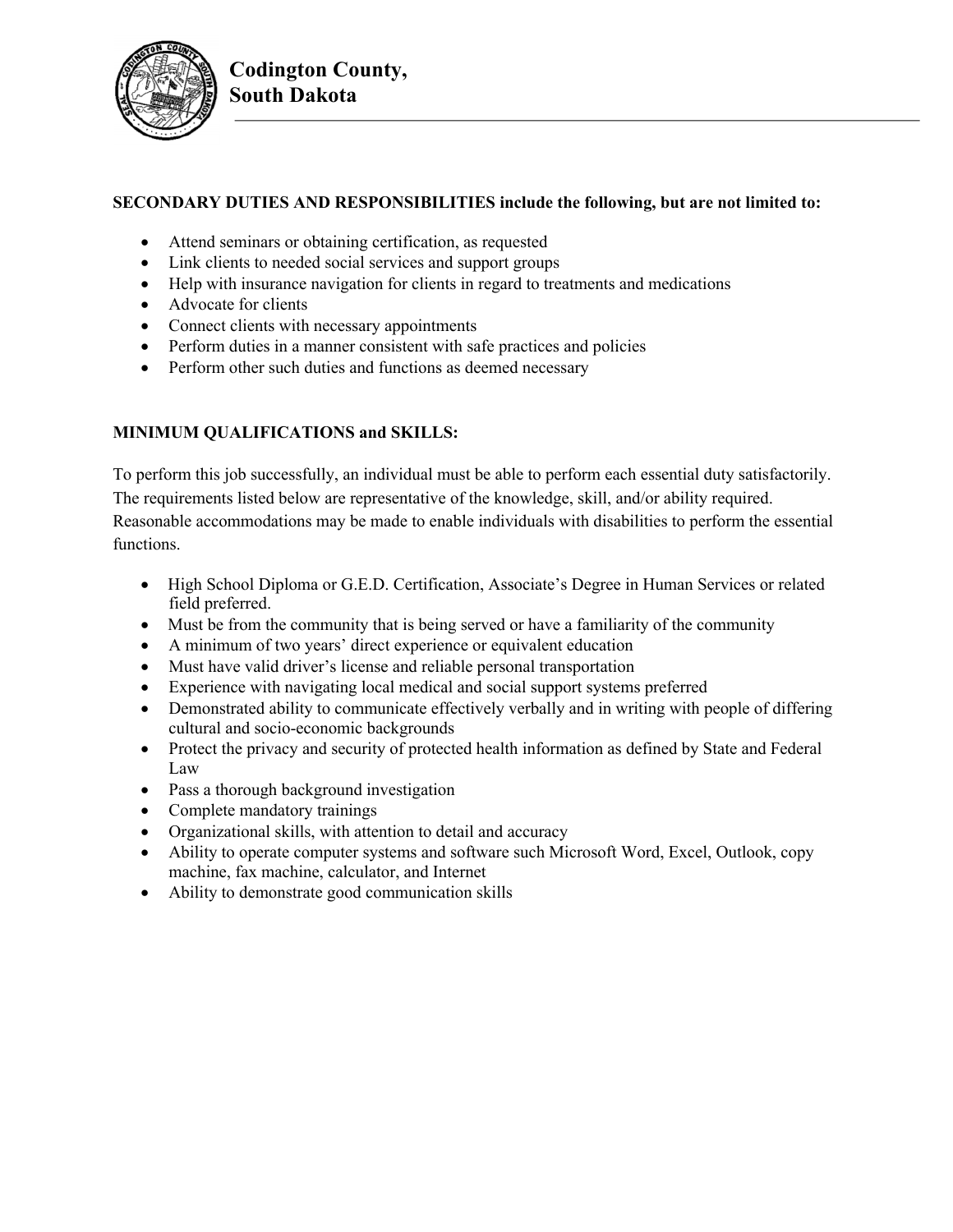

# **EXAMINATION, TESTING, AND CERTIFICATION**

- Must possess a valid social security number and a valid driver's license
- Successful competition in written and/or oral interviews
- Obtaining Community Health Worker Certification as soon as possible

### **PHYSICAL DEMANDS**

The physical demands described here are representative of those that must be met by an employee to successfully perform the essential functions of this job. Reasonable accommodations may be made to enable individuals with disabilities to perform the essential functions.

- While performing the duties of this job, the employee is regularly required to use hands to finger, handle, or feel and talk or hear
- The employee frequently is required to stand, sit, and reach with hands and arms
- The employee is occasionally required to walk and stoop, kneel, crouch, or crawl
- The employee is occasionally required to lift and/or move up to 25 pounds

# **WORK ENVIRONMENT**

The work environment characteristics described here are representative of those an employee encounters while performing the essential functions of this job. Reasonable accommodations may be made to enable individuals with disabilities to perform the essential functions.

- The noise level in the work environment is usually moderate
- Occasional travel within Codington County to serve clients or outside the County for trainings/seminars may be required